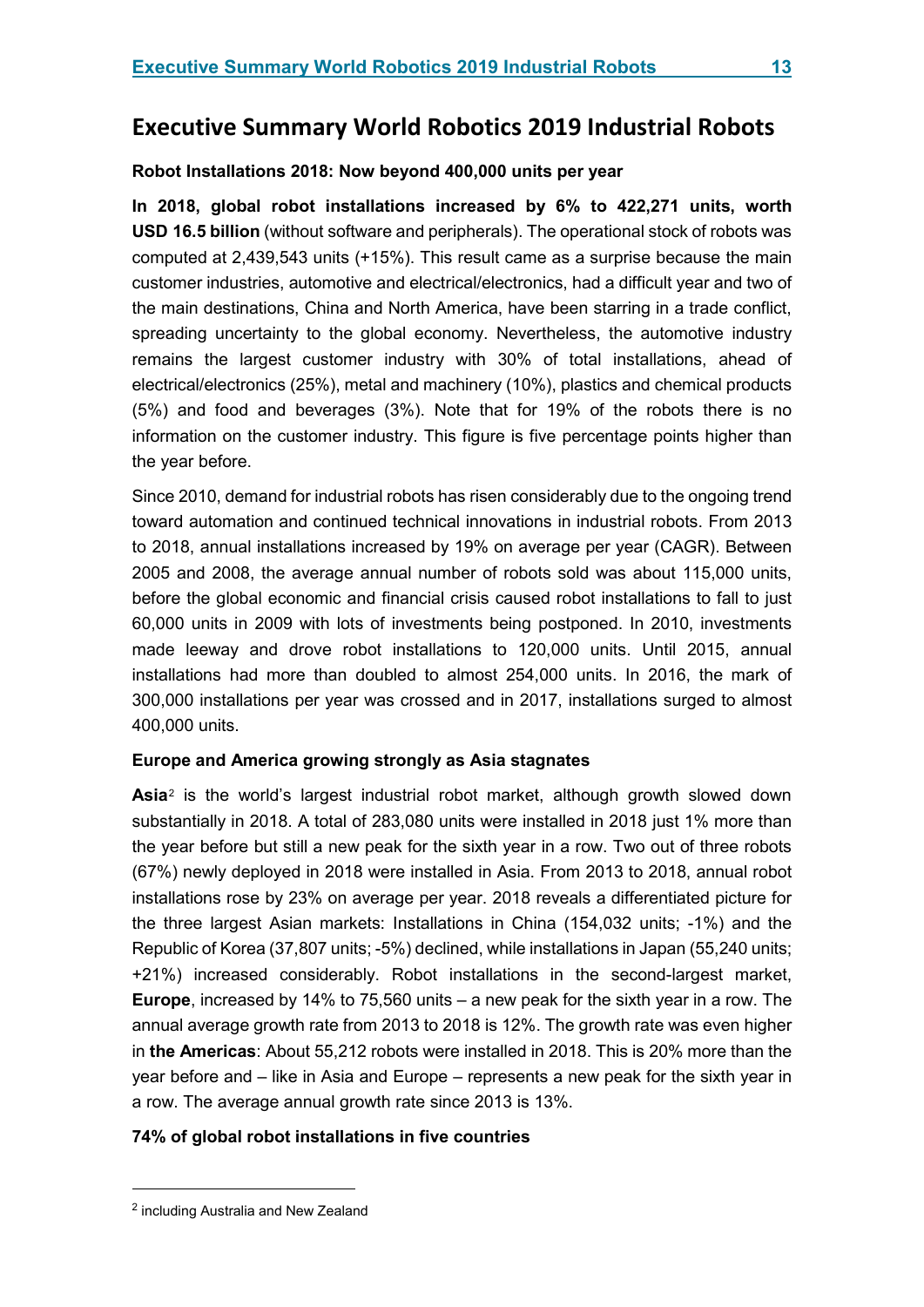There are five major markets for industrial robots: **China, Japan, the United States, the Republic of Korea, and Germany**. These countries account for 74% of global robot installations.

**China** has been the world's largest industrial robot market since 2013 and accounted for 36% of total installations in 2017 and 2018. In 2018, 154,032 units were installed. This is 1% less than in 2017 (156,176 units) but still more than the number of robots installed in Europe and the Americas combined (130,772 units). For more details, see chapter 3.3.1.

In 2018, robot installations in **Japan** increased by 21% to 55,240 units (a new peak). The average annual growth rate of 17% since 2013 is remarkable for a country which already has a high level of automation in industrial production. For more details, see chapter 3.3.4.

For the eighth year in a row, robot installations in the **United States** reached a new peak level (40,373 units; +22%). Since 2010, the automation of production processes in all the country's manufacturing industries has been the ongoing trend. Regarding annual installations, the United States took third position from the Republic of Korea in 2018. For more details, see chapter 3.2.2.

In the **Republic of Korea**, annual robot installations have been declining since they reached a peak level of 41,373 units in 2016. In 2018, 37,807 units (-5%) were installed. Installation figures for this country strongly depend on the electronics industry, which had a tough year in 2018. Nevertheless, installations have increased by 12% on average per year since 2013. For more details, see chapter 3.3.5.

**Germany** is the fifth-largest robot market in the world. In 2018, the number of robots installed surged by 26% to a new peak of 26,723 units. Installation figures in this country are mainly driven by the automotive industry. For more details, see chapter 3.4.11.

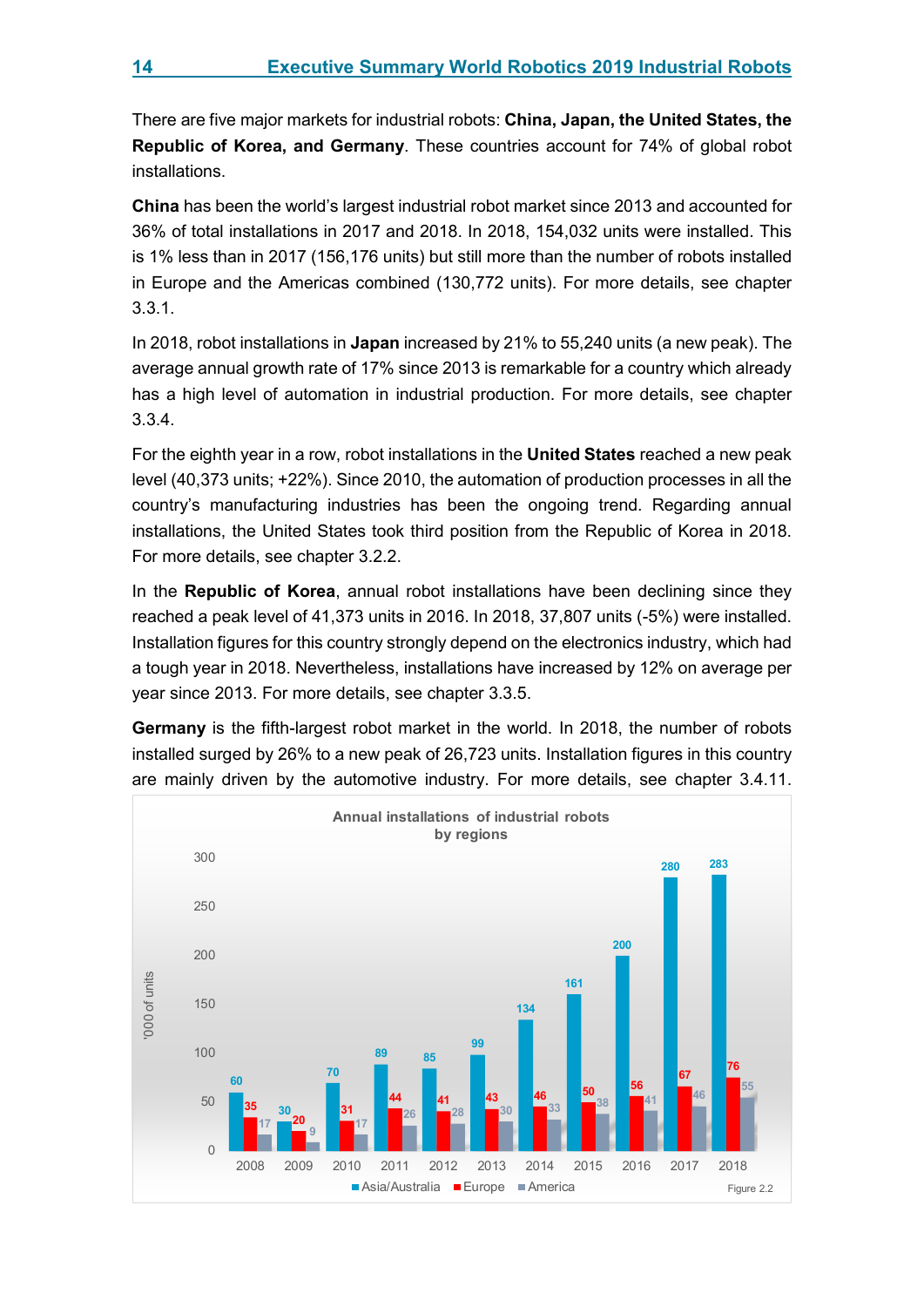The **automotive industry** is the most important customer of industrial robots. Almost 30% of all industrial robot installations take place in this industry. After a very strong 2017 that saw a 21% increase in installations to 123,439 units, this level was maintained in 2018. In fact, a slight increase of 2% set a new peak level of 125,581 robot installations. From 2013 to 2018, annual installations in the automotive industry increased by 13% on average each year (CAGR). After the economic crisis in 2008/2009, car manufacturers started to restructure their businesses. Since 2010, investments in new production capacities in emerging markets and investments in production modernization in major car producing countries have driven the demand for robots. Using new materials, developing energy efficient drive systems and high competition in all major car markets pushed the demand for investments despite the existing overcapacities. Automotive parts suppliers were heavily affected by the restructuring of the car industry after the economic crisis in 2009. They needed to follow suit after motor vehicle suppliers started to carry out their own investment plans. Therefore, the supply of robots to automotive part suppliers gained momentum only in 2011. Note that due to improvements in reporting, as of 2018, most of the units previously assigned to IFR industry class 299 – "automotive unspecified" – could be either assigned to a more specific industry class or at least to class 2999 – "parts and accessories unspecified".

Robot installations in the **electrical/electronics industry** (including computers and equipment, radio, TV and communication devices, medical equipment, precision and optical instruments) have been increasing by 24% on average each year since 2013. In 2017, they accounted for 31% of total installations and were about to replace the automotive industry as the most important customer industry. However, in 2018, global demand for electronic devices and components substantially decreased. This customer industry is probably the one most affected by the China-US trade crisis as Asian countries are leaders in manufacturing electronic products and components. Robot installations in this industry declined by 14% from their peak level of 121,955 units in 2017 to 105,153 units in 2018.